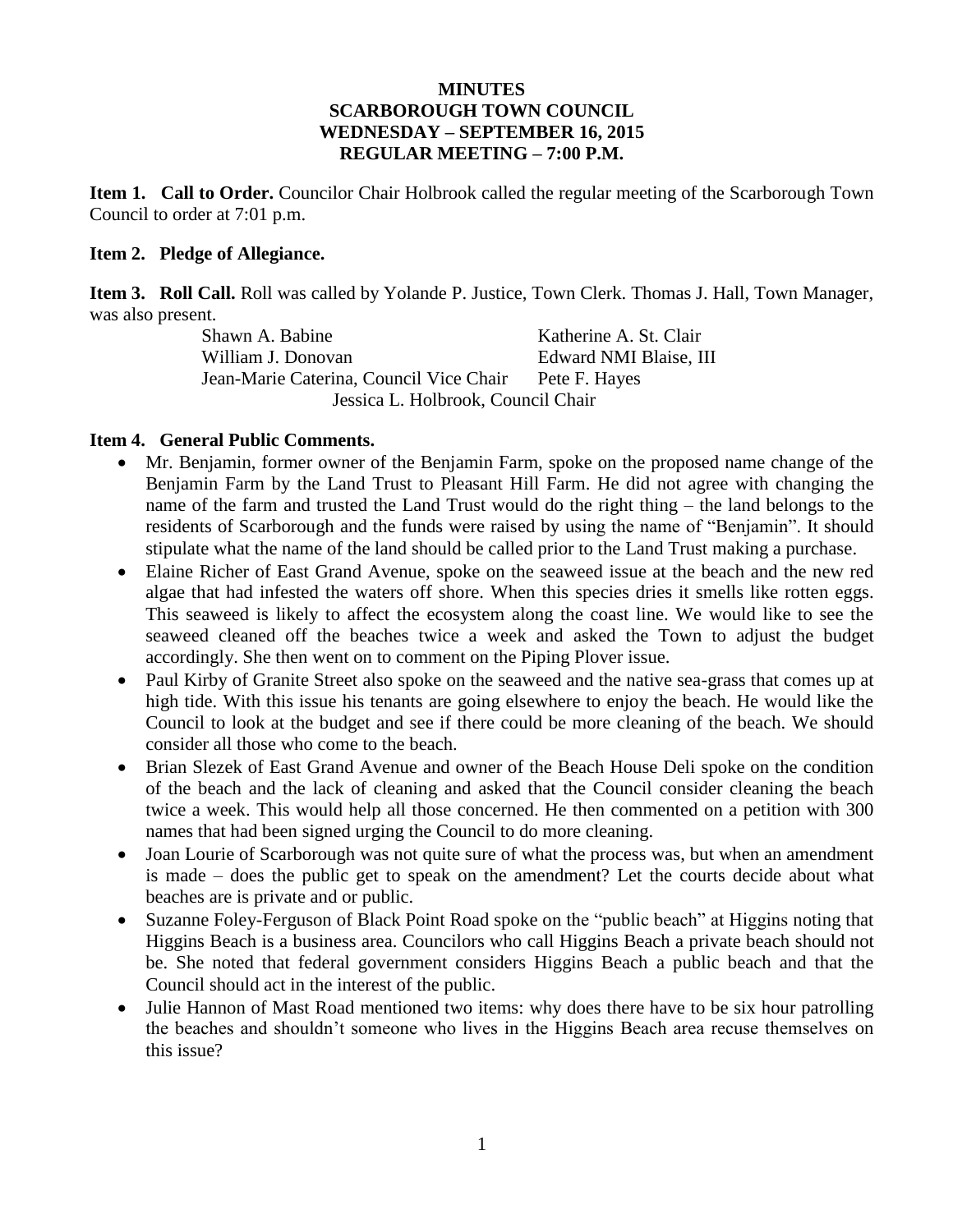**Item 5. Minutes: September 2, 2015 – Regular Meeting.** Motion by Councilor St. Clair, seconded by Councilor Blaise, to move approval of the minutes of the September 2, 2015, regular meeting.

Vote: 7 Yeas.

**Item 6. Adjustment to the Agenda.** Council Chair Holbrook noted that under Item 8 – Non Action Items, the Police Chief would be presenting information on a new program called Operation Hope that would offered through the Police Department.

**Item 7. Items to be signed: a. Treasurer's Warrants.** Treasurer's Warrants were signed during the meeting.

**Order No. 15-068, 7:00 p.m. Public hearing on the proposed amendments to Chapter 601 – the Town of Scarborough Traffic Ordinance Section 25, Parking Restrictions, Section A. Parking Restrictions, subsection II. Higgins Beach.** Prior to public comment Council Donovan read a prepared statement regarding a possible conflict of interest that had been raised by the Surfriders Foundation and some residents regarding his ownership of the property located at 8 Morning Street, adjacent to the onstreet parking. He publicly disclosed his ownership interest in the property located at 8 Morning Street, but stated that he did not have a financial gain by the Town Council enforcing its short term parking policy for Bayview Avenue. However, in an effort to remove any controversy based on a perceived conflict of interest, he went on to state that he would recuse himself so long as he continued to property along Bayview Avenue at 8 Morning Street..

Councilor Blaise disclosed that he too lives at Higgins Beach; however, he did not own property on Bayview and does not stand to gain anything and will not recuse himself unless the Council feels otherwise.

In response to a question from Councilor Hayes regarding clarification in that Councilor Donovan stated that he would not be voting on this issue as long as he owns property along Bayview Avenue and the final vote on this Order would not be until October 7th and Councilor Hayes would like to know when the closing would be. Councilor Donovan stated that the property had not been scheduled for closing and he stated that he would recuse himself from voting on this Order as long as he did not own property along Bayview Avenue. Without objection, the recusal was accepted as offered.

Council Chair Holbrook stated that prior to the public hearing, were there any further disclosures? There being none she then asked if there were any motions for a further recusal. Councilor Hayes asked that a motion be made to have Councilor Donovan should be excused from these proceedings whether or not he owns property along Bayview Avenue. Council Chair Holbrook stated that procedurally Councilor Donovan had already recused himself and has left the discussed. For clarification she stated that if we as a Council feel there is any other Councilor that should recuse themselves from this meeting.

A point of order was raised by Suzanne Foley-Ferguson referencing M.R.S.A. 30-A §2605 pertaining to a Conflict of Interest. Council Chair Holbrook asked Ms. Foley-Ferguson to please take her seat as she had not been recognized by the Chair. Councilor Hayes asked to appeal the decision as he would like to know what the point of order was. Council Chair Holbrook noted that a point of order is called by a fellow Councilor and Ms. Foley-Ferguson can take the podium to clarify her comments. There are rules and procedure that are to be followed.

Suzanne Foley-Ferguson of Black Point Road – the Point of order is that Order No. 15-068 the public hearing is not in order for this meeting because Councilor Donovan has recused himself and the question that is being read is now voidable in a court of law. Therefore the question is taken back to the original motion.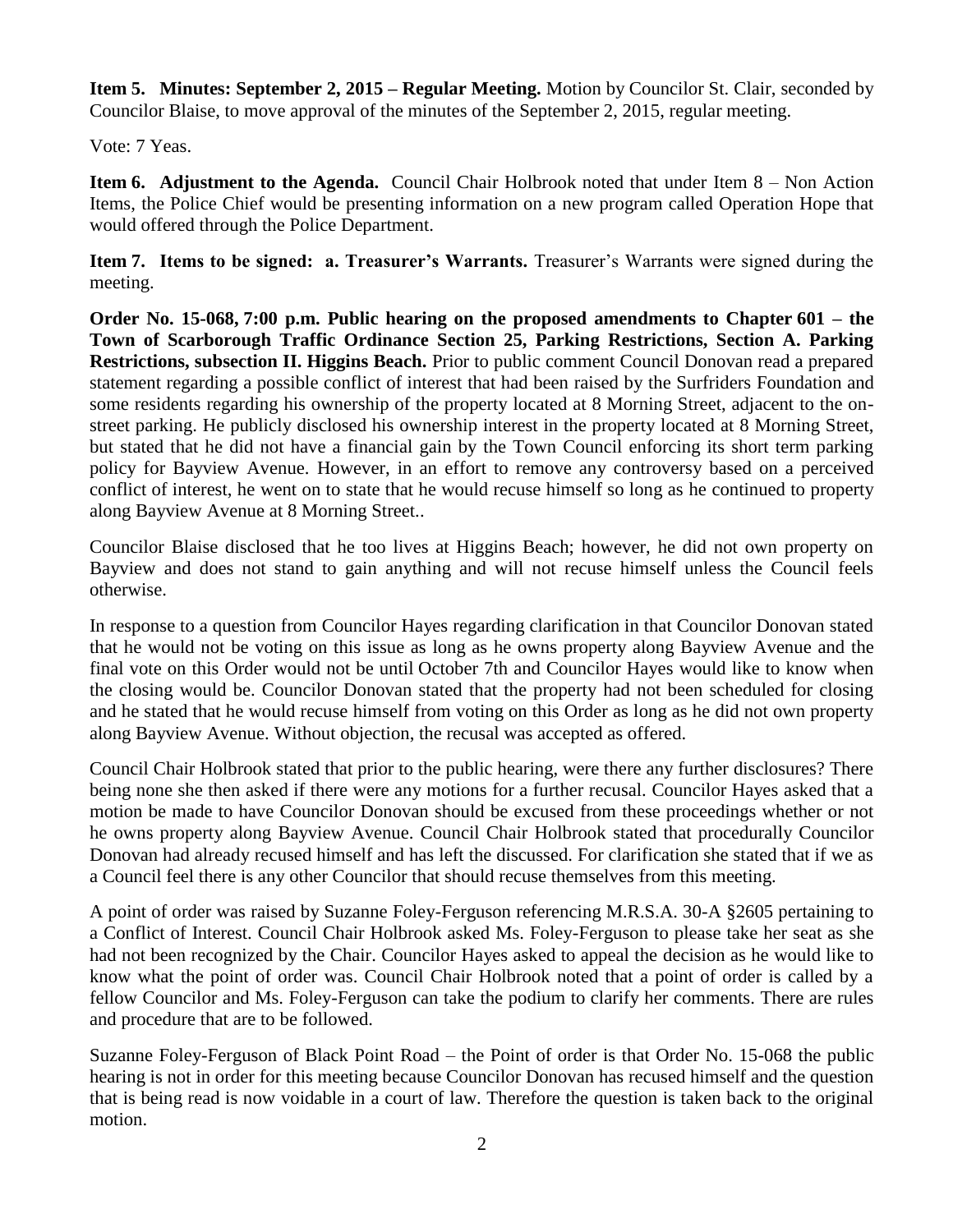In response to a point of order by Councilor Babine, Council Chair Holbrook stated that the item before the Council is Order No. 15-068, 7:00 p.m. Public hearing on the proposed amendments to Chapter 601 – the Town of Scarborough Traffic Ordinance Section 25, Parking Restrictions, Section A. Parking Restrictions, subsection II. Higgins Beach. There is no discussion by the Town Council, just public input.

Point of Order by Suzanne Foley-Ferguson stated that there is discussion by the Council and they can appeal the Council Chair if they would like. Council Chair Holbrook stated that if a Councilor offered a motion for reconsideration, she would consider it. Shen then state to Ms. Foley-Ferguson that if she spoke out of order again, that she would ask for her removal. Council Chair Holbrook then asked if there was a Councilor who wished to make a motion for reconsideration. Councilor Hayes stated that he would like to make a motion to reconsider. At this point Mr. Hall, Town Manager, asked what the reconsideration would be. Council Chair Holbrook called for a brief recess.

The Council recessed at 7:32 p.m. Council Chair Holbrook reconvened the meeting at 7:43 p.m. Thomas J. Hall, Town Manager noted that a point of order is in order from a member of this body and that supersedes and stops discussion in its tracks. It is then the Council Chair's responsible to make a ruling on that point of order. He advised the Council Chair, though this came forward, out of order from a member of the public who did not have standing, there does seem to be interest on a matter and recommended that the Town Council Chair rule on this matter before moving forward.

Council Chair Holbrook stated that here decision is that she does not feel that the Council is out of order following through with the public hearing. Without objection from a member of the Town Council, the ruling stands.

Council Chair Holbrook opened the public hearing. The following individuals spoke on this item:

- Julie Hannon of Mast Road urged the Town Council to clarify whether it would be for drop off or parking. If parking let us give people an opportunity to walk the beach.
- Seth Fernald of Maple Avenue felt that the 30 minutes was not feasible and asked the Town Council to reconsider this. He then asked the council to enforce the rules that we already have in place. He appreciates the town councilor who recused himself from this issue… residents are not trusting the council. Are these beaches private or public – this should be determined.
- Elaine Richer of East Grand Avenue spoke on keeping things consistent. She had not heard of the Co-op Beach. The co-op is zone B-1 and used commercially. Why is there a need to be consistent with two separate zones?
- Katie Foley of Lucky Lane spoke on the confusion of how things are handled. She then spoke on the possibility of having meters. She did not agree the proposed amendment of 30 minutes. If was not only the Surfriders who requested Councilor Donovan to recuse himself, the dog group also had requested this as well.
- Joan Lourie of East Grand Avenue noted that she had been busy writing the Councilors regarding this issue. She felt that those who own property at Higgins Beach should not be voting on issues in this area.
- Rick Davies of Black Point Road stated that Higgins beach is a public beach. The proponents are advocating privatizing the beach. He knows there are those who abuse the one hour limit and they should be ticketed. Let us take a step back and focus
- Paul Rising of Shipwreck Road was confused about what he has read and felt there was not a threat of eliminating public access. The parking along Bayview was intended for short-term parking and did not support the 30 minute parking.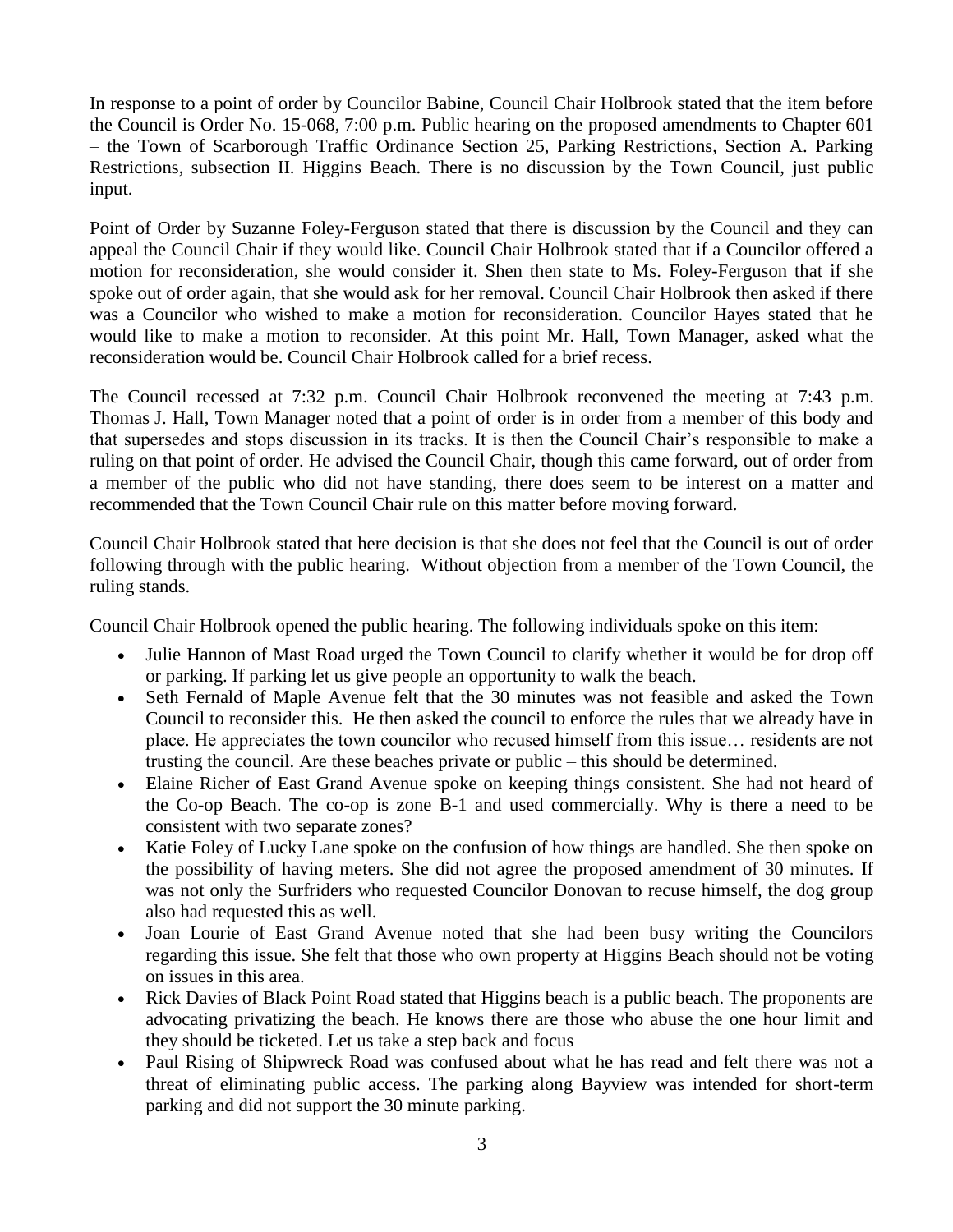- Kate Berry of Robinson Road is a beach goer at Higgins Beach and was blown away with all the commotion going on at this location. She felt that it was time to move on and felt the one hour parking was considered short-term parking. She felt that most people respect the one hour time limit. Cameras might be a better idea to monitor these spaces.
- Karen Haskell of Higgins Beach spoke on the proposed amendments. She thought the 11 parking spaces were a temporary need and now that the town has purchased the parking lot the need has been meant. She then went on to speak on the parking and then she spoke on safety issues.
- Kurt Mikeski of Houghton Street spoke on his research that he conducted on walking from the parking lot to the beach, it took 3 minutes – but safety is a real concern – people have car doors open which causes people to walk in the streets.
- Terry Kane of Gunstock Road focused on the surfer group who claim limited access at Higgins that was not the case. There is a parking facility for all surfers to use. There are many users of this beach. The purpose for the slots along the Bayview were for short-term parking.
- Patty Neely of Greenwood Avenue spoke on the parking issue. Those who live there sometimes cannot use the beach and she could not understand why the surfers could not use the changing facility – that was part of why it was built.
- Charmine Kivatisky of Black Point Road also spoke of her experiences when she and her family lived at Higgins Beach and it was decided that her family would leave the area because of everything that was happening.
- Tom Seibert of Bayview Avenue spoke on how the Surfrider Organization drew the line in the sand. He was a member of the Surfrider group and participated in funding raising for the parking lot. The surfers have laid claim to the spaces along Bayview and these are the only free parking spaces in New England.
- Erin Berry of Robinson Road thanked the council for the new changing facility. He then spoke on the proposed change and also on those who abuse the time limit. He felt the one hour was better.
- Cheri Fabree, a winter renter at Higgins Beach felt that there are those who take advantage of the spaces. She did not agree with the 30 minute change and hoped that the council would move it back to one hour.
- Melissa Hoffman of Portland thanked the council for the changing rooms and for the 11 spaces along Bayview Avenue. She did pay the \$75 for last season and to have free parking is beneficial for her and many in her same situation.
- Suzanne Foley-Feguson of Black Point Road stated that she had consulted with an attorney on a public point of order and also had been advised on the appearance of a conflict pursuant to Title 30-A §2605. At this point she was not sure what she was speaking on – meters or the 30 minutes. She spoke on how she paid the sticker fee and still was not able to find a space to park in the lot at Higgins Beach.
- Holly Connolly of Higgins Beach Property Own public records personal friends of the Leavitt family and what people report hearing is what they hear – it is not fair to the residents.
- Charlie Fox, a business owner in Portland [surf shop] felt the one hour parking should be available not 30 minutes. This area is a great location for ocean access.
- Melissa Gates of the Surfriders Foundation also thanked the council for the work on this issue. She urged the Council to reject the proposed ordinance changes, adding that if the 30 minutes amendment goes through there would be even more noise. The one hour parking is short term parking. She felt this issue was about access, adding if it is an enforcement then use the cameras as part of enforcement.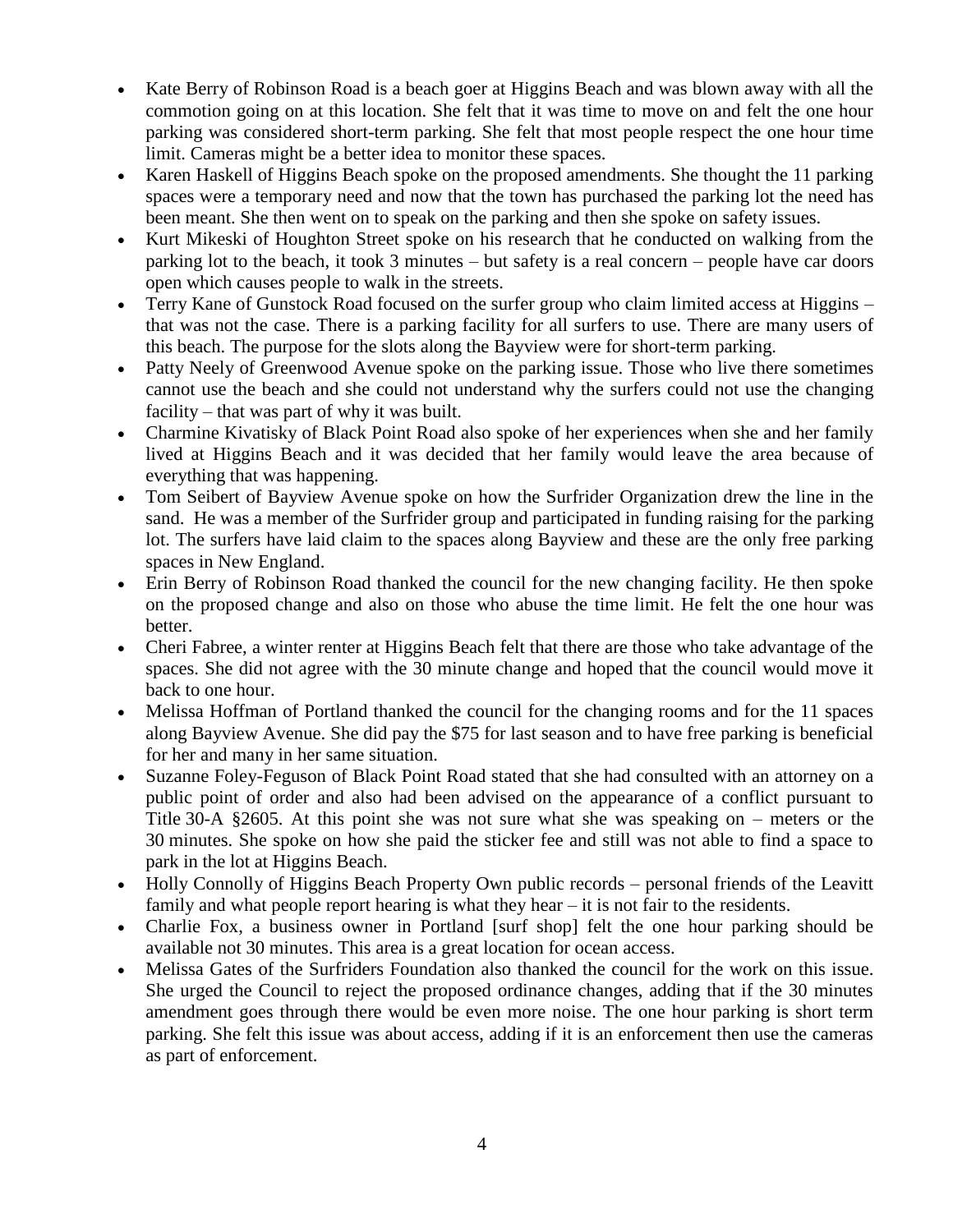There being no further comments either for or against, the hearing was closed at 6:47 p.m. The second reading on this Order would be scheduled for Wednesday, October 7, 2015. Council Chair Holbrook called for a brief recess at 8:48 p.m. The meeting was reconvened 8:58 p.m. [Councilor St. Clair left the meeting during the brief recess.]

**Order No. 15-073, 7:00 p.m. Public hearing and action on the renewal requests for Junkyard Permits, pursuant to Title 30-A – M.R.S.A. Chapter 183: Goldstein Steel Company Inc., located at 36 Running Hill Road; A. Gagnon or E. Perry Iron & Metal, located at Rigby Road; Scarborough Auto Parts, located at 40 Holmes Road and Speedway Auto, located at 343 Payne Road.** Council Chair Holbrook opened the public hearing. As there were no comments either for or against this item, the hearing was closed at 8:59 p.m.

Motion by Councilor Donovan, seconded by Councilor Blaise, to move approval on the renewal requests for Junkyard Permits, pursuant to Title 30-A – M.R.S.A. Chapter 183: Goldstein Steel Company Inc., located at 36 Running Hill Road; A. Gagnon or E. Perry Iron & Metal, located at Rigby Road; Scarborough Auto Parts, located at 40 Holmes Road and Speedway Auto, located at 343 Payne Road.

Vote: 6 Yeas.

**Order No. 15-074, 7:00 p.m. Public hearing and action on the new request for a Food Handlers License from Jason Melanson d/b/a Adjacent Bakery, located at 5 Lincoln Avenue.** Council Chair Holbrook opened the public hearing. As there were no comments either for or against this item, the hearing was closed at 9:00 p.m.

Motion by Councilor Babine, seconded by Councilor Blaise, to move approval on the new request for a Food Handlers License from Jason Melanson d/b/a Adjacent Bakery, located at 5 Lincoln Avenue.

Vote: 6 Yeas.

**OLD BUSINESS:** None at this time.

## **NEW BUSINESS:**

**Order No. 15-075. First reading and schedule a public hearing and second reading on the proposed amendments to the Chapter 1301, the General assistance Ordinance, pursuant to Title 22, M.R.S.A §4305 (4).** Thomas J. Hall, Town Manager, gave a brief overview on this order.

Motion by Councilor Caterina, seconded by Councilor Babine, to move approval of the first reading on the proposed amendments to the Chapter 1301, the General assistance Ordinance, pursuant to Title 22, M.R.S.A §4305 (4) and schedule a public hearing and second reading for Wednesday, October 2, 2015, as follows:

## **Appendix A Effective: 10/01/15-09/30/16**

#### **GA Overall Maximums**

#### **Metropolitan Areas**

|                                      | T ELSOIIS III LLOUSEIIOIU |     |     |       |       |  |
|--------------------------------------|---------------------------|-----|-----|-------|-------|--|
| COUNTY                               |                           |     |     |       | $5*$  |  |
| <b>Bangor HMFA:</b>                  |                           |     |     |       |       |  |
| Bangor, Brewer, Eddington, Glenburn, | 628                       | 734 | 916 | 1.141 | 1,326 |  |
| Hampden, Hermon, Holden, Kenduskeag, |                           |     |     |       |       |  |

# **Persons in Household**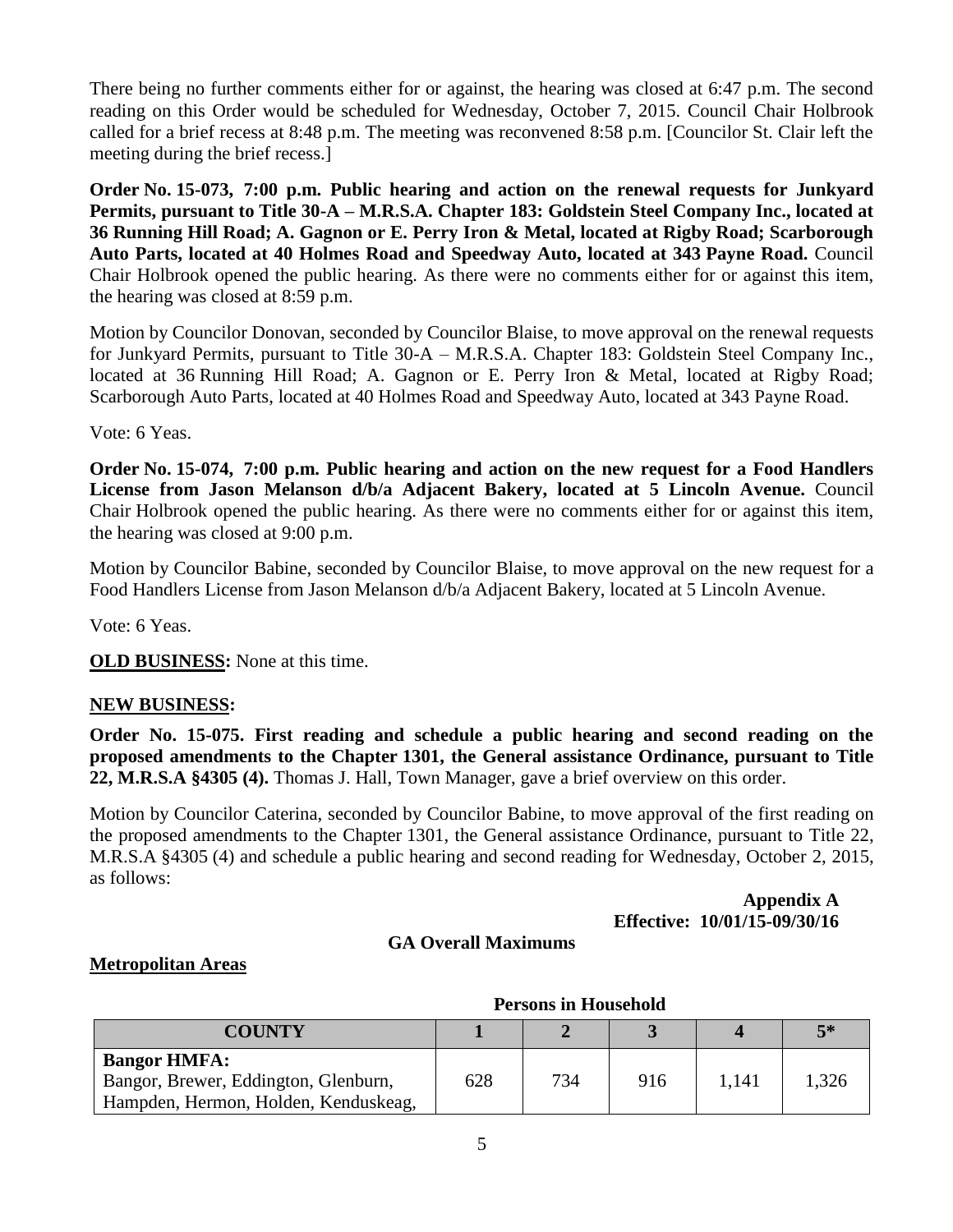| Milford, Old Town, Orono, Orrington,<br>Penobscot Indian Island Reservation,                                                                                                                                                                                                                                                                                                                                                                                                                                                                                                                                                                                                                       |     |     |       |       |       |
|----------------------------------------------------------------------------------------------------------------------------------------------------------------------------------------------------------------------------------------------------------------------------------------------------------------------------------------------------------------------------------------------------------------------------------------------------------------------------------------------------------------------------------------------------------------------------------------------------------------------------------------------------------------------------------------------------|-----|-----|-------|-------|-------|
| Veazie                                                                                                                                                                                                                                                                                                                                                                                                                                                                                                                                                                                                                                                                                             |     |     |       |       |       |
| <b>Penobscot County HMFA:</b><br>Alton, Argyle UT, Bradford, Bradley,<br>Burlington, Carmel, Carroll plantation,<br>Charleston, Chester, Clifton, Corinna,<br>Corinth, Dexter, Dixmont, Drew<br>plantation, East Central Penobscot UT,<br>East Millinocket, Edinburg, Enfield, Etna,<br>Exeter, Garland, Greenbush, Howland,<br>Hudson, Kingman UT, Lagrange,<br>Lakeville, Lee, Levant, Lincoln, Lowell<br>town, Mattawamkeag, Maxfield, Medway,<br>Millinocket, Mount Chase, Newburgh<br>Newport, North Penobscot UT,<br>Passadumkeag, Patten, Plymouth, Prentiss<br>UT, Seboeis plantation, Springfield,<br>Stacyville, Stetson, Twombly UT, Webster<br>plantation, Whitney UT, Winn, Woodville | 590 | 618 | 733   | 1,025 | 1,185 |
| <b>Lewiston/Auburn MSA:</b><br>Auburn, Durham, Greene, Leeds,<br>Lewiston, Lisbon, Livermore, Livermore<br>Falls, Mechanic Falls, Minot, Poland,<br>Sabattus, Turner, Wales                                                                                                                                                                                                                                                                                                                                                                                                                                                                                                                        | 549 | 650 | 849   | 1,070 | 1,136 |
| <b>Portland HMFA:</b><br>Cape Elizabeth, Casco, Chebeague Island,<br>Cumberland, Falmouth, Freeport, Frye<br>Island, Gorham, Gray, Long Island, North<br>Yarmouth, Portland, Raymond,<br>Scarborough, South Portland, Standish,<br>Westbrook, Windham, Yarmouth; Buxton,<br>Hollis, Limington, Old Orchard Beach                                                                                                                                                                                                                                                                                                                                                                                   | 803 | 956 | 1,181 | 1,563 | 1,641 |
| York/Kittery/S.Berwick HMFA:<br>Berwick, Eliot, Kittery, South Berwick,<br>York                                                                                                                                                                                                                                                                                                                                                                                                                                                                                                                                                                                                                    | 958 | 964 | 1,245 | 1,684 | 1,833 |
| <b>Cumberland County HMFA: Baldwin,</b><br>Bridgton, Brunswick, Harpswell, Harrison,<br>Naples, New Gloucester, Pownal, Sebago                                                                                                                                                                                                                                                                                                                                                                                                                                                                                                                                                                     | 638 | 773 | 1,025 | 1,466 | 1,747 |

| COHNTV                 |  |  | $\overline{\phantom{a}}$ |
|------------------------|--|--|--------------------------|
| <b>Sagadahoc HMFA:</b> |  |  |                          |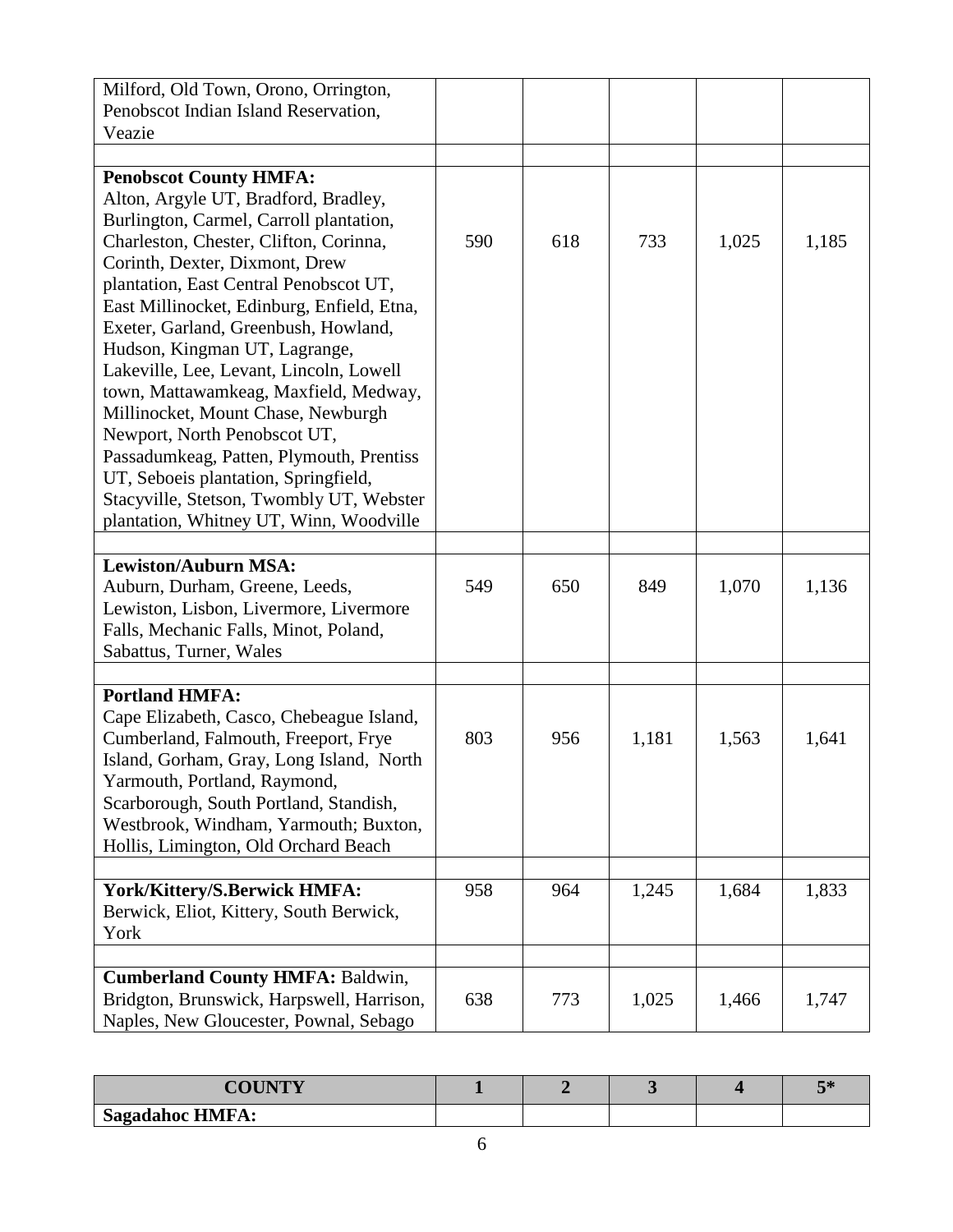| Arrowsic, Bath, Bowdoin, Bowdoinham,   | 762 | 810 | 960   | 1,245 | 1,579 |
|----------------------------------------|-----|-----|-------|-------|-------|
| Georgetown, Perkins UT, Phippsburg,    |     |     |       |       |       |
| Richmond, Topsham, West Bath,          |     |     |       |       |       |
| Woolwich                               |     |     |       |       |       |
|                                        |     |     |       |       |       |
| <b>York County HMFA:</b>               |     |     |       |       |       |
| Acton, Alfred, Arundel, Biddeford,     | 695 | 796 | 1,009 | 1,370 | 1,418 |
| Cornish, Dayton, Kennebunk,            |     |     |       |       |       |
| Kennebunkport, Lebanon, Limerick,      |     |     |       |       |       |
| Lyman, Newfield, North Berwick,        |     |     |       |       |       |
| Ogunquit, Parsonsfield, Saco, Sanford, |     |     |       |       |       |
| Shapleigh, Waterboro, Wells            |     |     |       |       |       |

**\*Note: Add \$75 for each additional person.**

# **Non-Metropolitan Areas**

## **Persons in Household**

| <b>COUNTY</b>             | $\mathbf{1}$ | $\overline{2}$ | 3   | $\overline{\mathbf{4}}$ | $5*$  |
|---------------------------|--------------|----------------|-----|-------------------------|-------|
| <b>Aroostook County</b>   | 603          | 620            | 747 | 946                     | 1,036 |
|                           |              |                |     |                         |       |
| <b>Franklin County</b>    | 630          | 658            | 780 | 971                     | 1,382 |
|                           |              |                |     |                         |       |
| <b>Hancock County</b>     | 647          | 733            | 933 | 1,228                   | 1,246 |
|                           |              |                |     |                         |       |
| <b>Kennebec County</b>    | 570          | 659            | 843 | 1,057                   | 1,126 |
|                           |              |                |     |                         |       |
| <b>Knox County</b>        | 736          | 741            | 913 | 1,170                   | 1,298 |
| <b>Lincoln County</b>     | 666          | 739            | 932 | 1,161                   | 1,245 |
|                           |              |                |     |                         |       |
| <b>Oxford County</b>      | 567          | 618            | 758 | 1,023                   | 1,324 |
|                           |              |                |     |                         |       |
| <b>Piscataquis County</b> | 578          | 659            | 814 | 1,033                   | 1,105 |
|                           |              |                |     |                         |       |
| <b>Somerset County</b>    | 659          | 690            | 821 | 1,117                   | 1,121 |
|                           |              |                |     |                         |       |
| <b>Waldo County</b>       | 649          | 737            | 873 | 1,189                   | 1,265 |
|                           |              |                |     |                         |       |
| <b>Washington County</b>  | 572          | 629            | 749 | 955                     | 1,158 |
|                           |              |                |     |                         |       |

**\* Please Note: Add \$75 for each additional person.**

## **Appendix B Effective: 10/01/15 to 09/30/16**

**Food Maximums**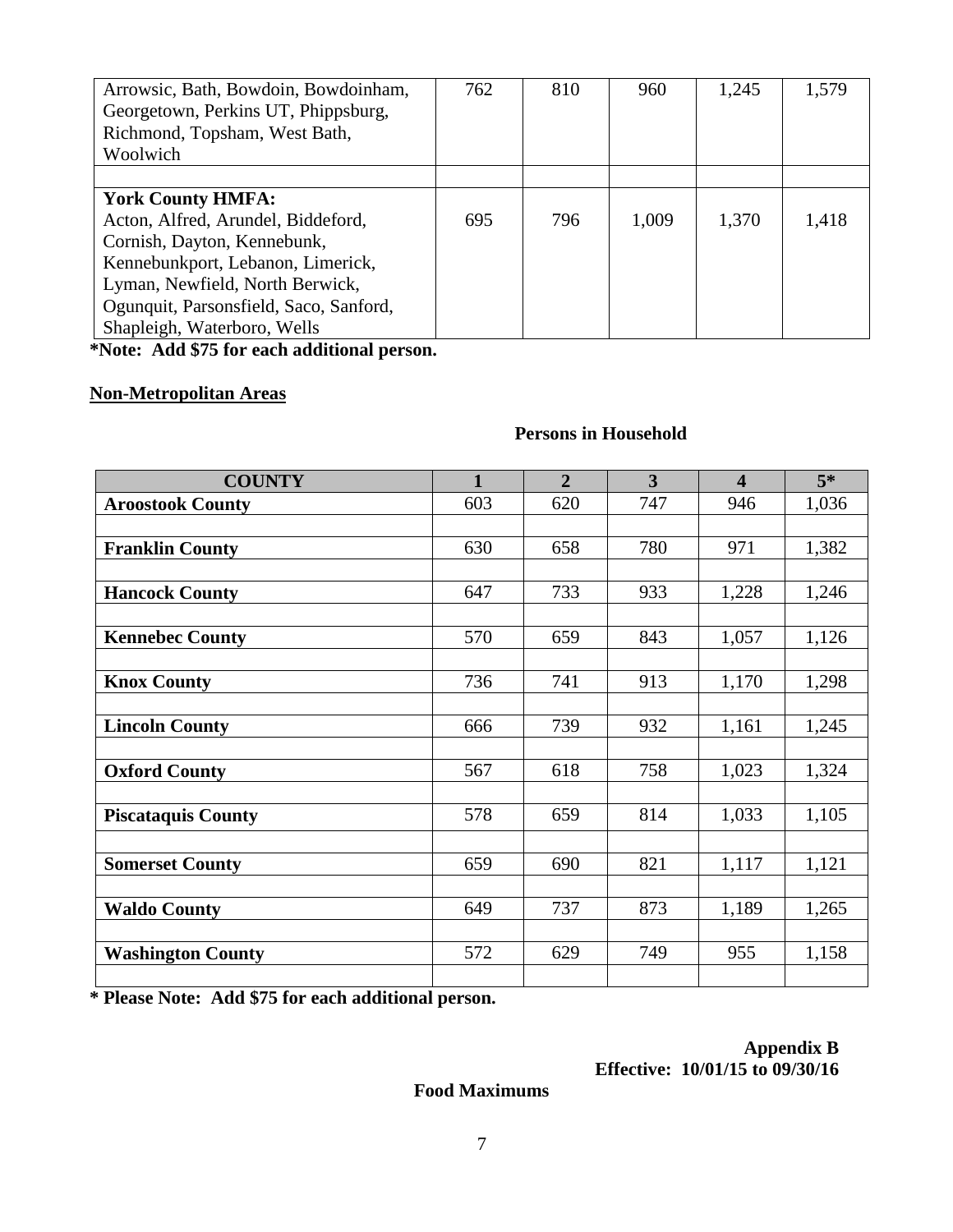Please Note: The maximum amounts allowed for food are established in accordance with the U.S.D.A. Thrifty Food Plan. As of October 1, 2015, those amounts are:

| <b>Number in Household</b> | <b>Weekly Maximum</b> | <b>Monthly Maximum</b> |  |
|----------------------------|-----------------------|------------------------|--|
|                            | 45.12                 | 194                    |  |
| $\overline{2}$             | 83.02                 | 357                    |  |
| 3                          | 118.84                | 511                    |  |
| 4                          | 150.93                | 649                    |  |
| 5                          | 179.30                | 771                    |  |
| 6                          | 215.12                | 925                    |  |
| 7                          | 237.67                | 1,022                  |  |
| 8                          | 271.86                | 1,169                  |  |

#### **Note: For each additional person add \$146 per month.**

#### **Appendix C Effective: 10/01/15-09/30/16**

# **GA Housing Maximums**

# **(Heated & Unheated Rents)**

**NOTE: NOT ALL MUNICIPALITIES SHOULD ADOPT THESE SUGGESTED HOUSING MAXIMUMS!** Municipalities should ONLY **consider** adopting the following numbers, if these figures are consistent with local rent values. If not, a market survey should be conducted and the figures should be altered accordingly. The results of any such survey must be presented to DHHS prior to adoption. **Or**, no housing maximums should be adopted and eligibility should be analyzed in terms of the Overall Maximum—Appendix A. *(See Instruction Memo for further guidance.)*

## **Non-Metropolitan FMR Areas**

| <b>Aroostook County</b> | <b>Unheated</b> |         | <b>Heated</b> |         |
|-------------------------|-----------------|---------|---------------|---------|
| <b>Bedrooms</b>         | Weekly          | Monthly | Weekly        | Monthly |
| 0                       | 108             | 464     | 128           | 550     |
|                         | 108             | 464     | 130           | 561     |
| $\overline{2}$          | 127             | 546     | 158           | 679     |
| 3                       | 164             | 705     | 202           | 868     |
| $\overline{4}$          | 176             | 758     | 223           | 957     |
|                         |                 |         |               |         |
| <b>Franklin County</b>  | <b>Unheated</b> |         | <b>Heated</b> |         |
| <b>Bedrooms</b>         | Weekly          | Monthly | Weekly        | Monthly |
| 0                       | 114             | 491     | 134           | 577     |
|                         | 114             | 491     | 139           | 599     |
| $\overline{2}$          | 135             | 579     | 166           | 712     |
| 3                       | 170             | 730     | 208           | 893     |
| 4                       | 257             | 1,104   | 303           | 1,303   |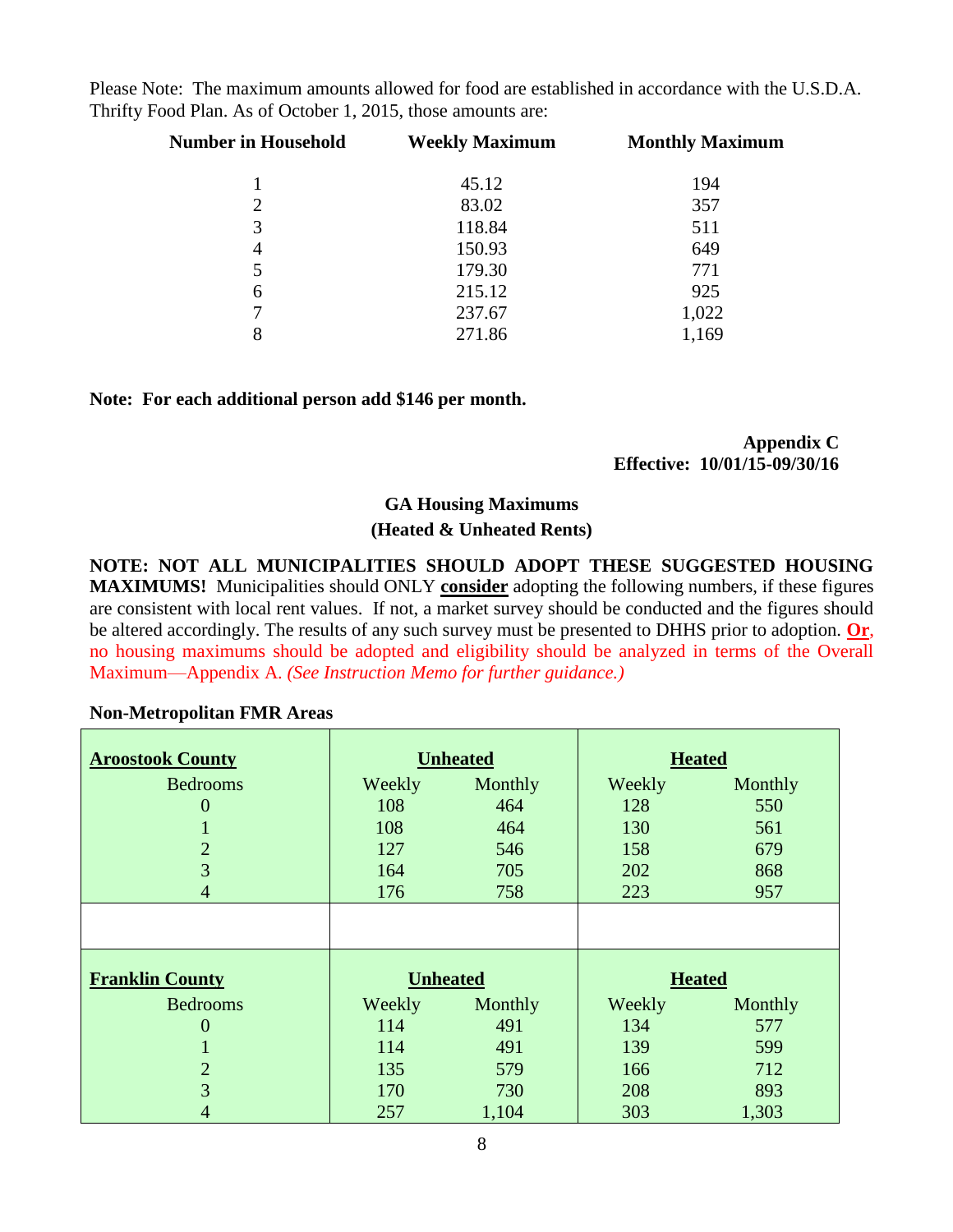| <b>Hancock County</b>  | <b>Unheated</b> |                                  | <b>Heated</b> |         |
|------------------------|-----------------|----------------------------------|---------------|---------|
| <b>Bedrooms</b>        | Weekly          | Monthly                          | Weekly        | Monthly |
| $\overline{0}$         | 112             | 480                              | 136           | 584     |
| $\mathbf{1}$           | 124             | 534                              | 154           | 663     |
| $\overline{2}$         | 161             | 691                              | 198           | 851     |
| $\overline{3}$         | 218             | 937                              | 263           | 1,133   |
| $\overline{4}$         | 218             | 937                              | 264           | 1,136   |
|                        |                 |                                  |               |         |
| <b>Kennebec County</b> |                 | <b>Unheated</b><br><b>Heated</b> |               |         |
| <b>Bedrooms</b>        | Weekly          | Monthly                          | Weekly        | Monthly |
| $\overline{0}$         | 94              | 403                              | 118           | 507     |
|                        | 107             | 460                              | 137           | 589     |
| $\overline{2}$         | 140             | 601                              | 177           | 761     |
| $\overline{3}$         | 178             | 766                              | 224           | 962     |
| $\overline{4}$         | 181             | 778                              | 236           | 1,016   |
|                        |                 |                                  |               |         |

# **Non-Metropolitan FMR Areas**

| <b>Knox County</b>    | <b>Unheated</b> |         | <b>Heated</b> |               |
|-----------------------|-----------------|---------|---------------|---------------|
| <b>Bedrooms</b>       | Weekly          | Monthly | Weekly        | Monthly       |
| $\overline{0}$        | 132             | 569     | 157           | 673           |
| 1                     | 132             | 569     | 157           | 673           |
| $\overline{2}$        | 156             | 671     | 193           | 831           |
| 3                     | 204             | 879     | 250           | 1,075         |
| $\overline{4}$        | 221             | 950     | 276           | 1,188         |
|                       |                 |         |               |               |
| <b>Lincoln County</b> | <b>Unheated</b> |         | <b>Heated</b> |               |
| <b>Bedrooms</b>       | Weekly          | Monthly | Weekly        | Monthly       |
| $\overline{0}$        | 119             | 513     | 141           | 607           |
| 1                     | 126             | 540     | 156           | 669           |
| $\overline{2}$        | 160             | 690     | 198           | 850           |
| 3                     | 202             | 870     | 248           | 1,066         |
| $\overline{4}$        | 209             | 897     | 264           | 1,135         |
|                       |                 |         |               |               |
| <b>Oxford County</b>  | <b>Unheated</b> |         |               | <b>Heated</b> |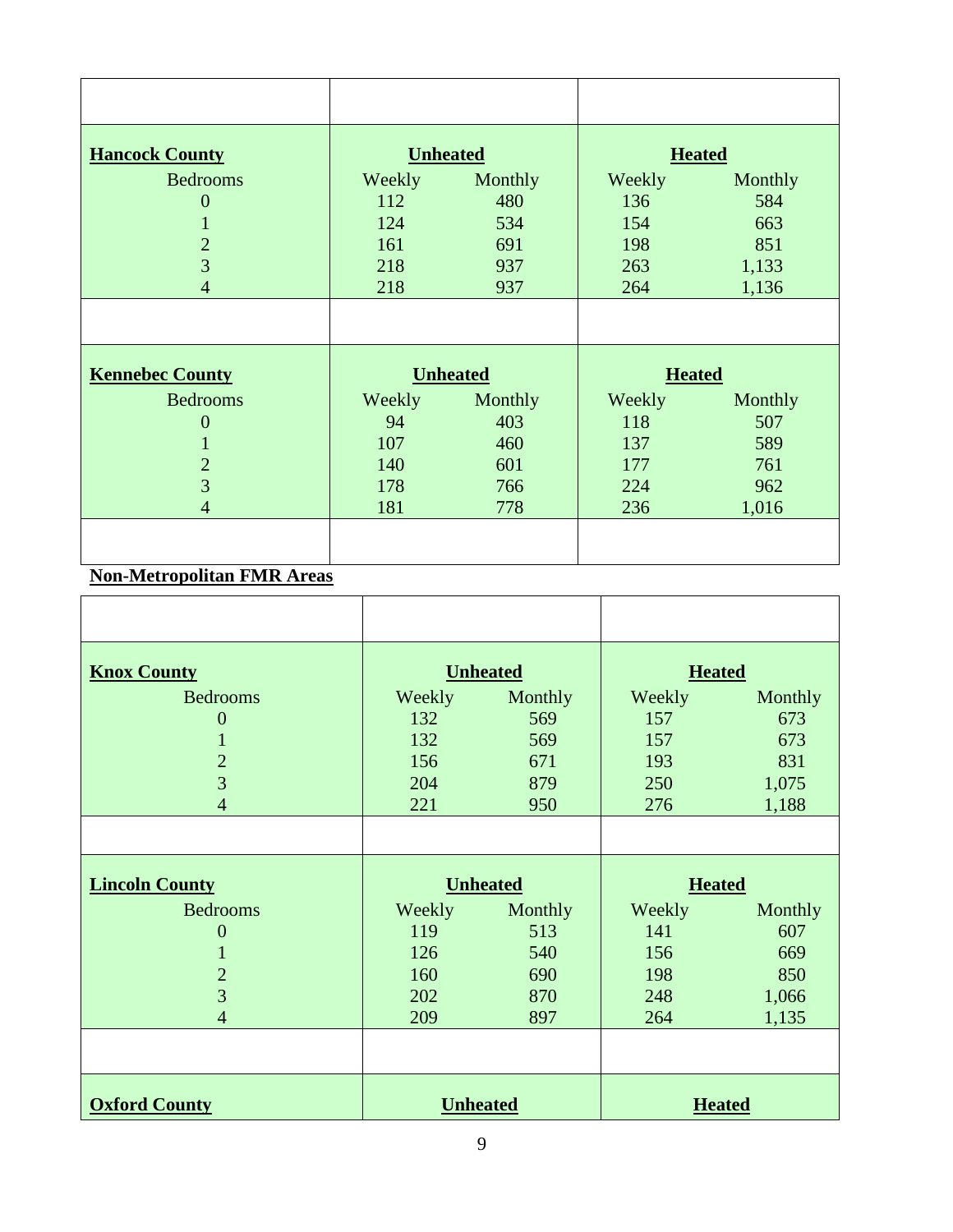| <b>Bedrooms</b>           | Weekly | Monthly         | Weekly        | Monthly       |  |
|---------------------------|--------|-----------------|---------------|---------------|--|
| $\overline{0}$            | 93     | 400             | 117           | 504           |  |
| $\mathbf{1}$              | 101    | 420             | 128           | 549           |  |
| $\overline{c}$            | 120    | 516             | 157           | 676           |  |
| $\overline{3}$            | 170    | 732             | 216           | 928           |  |
| $\overline{4}$            | 227    | 976             | 282           | 1,214         |  |
|                           |        |                 |               |               |  |
| <b>Piscataquis County</b> |        | <b>Unheated</b> | <b>Heated</b> |               |  |
| <b>Bedrooms</b>           | Weekly | Monthly         | Weekly        | Monthly       |  |
| $\overline{0}$            | 103    | 443             | 115           | 496           |  |
| 1                         | 115    | 493             | 128           | 552           |  |
| $\overline{c}$            | 142    | 613             | 158           | 681           |  |
| $\overline{3}$            | 184    | 792             | 202           | 870           |  |
| $\overline{4}$            | 192    | 827             | 211           | 906           |  |
|                           |        |                 |               |               |  |
| <b>Somerset County</b>    |        | <b>Unheated</b> |               | <b>Heated</b> |  |
| <b>Bedrooms</b>           | Weekly | Monthly         | Weekly        | Monthly       |  |
| $\boldsymbol{0}$          | 120    | 517             | 141           | 606           |  |
| 1                         | 121    | 519             | 147           | 631           |  |
| $\overline{c}$            | 143    | 615             | 175           | 753           |  |
| $\overline{3}$            | 202    | 869             | 241           | 1,038         |  |
| $\overline{4}$            | 202    | 869             | 241           | 1,038         |  |
|                           |        |                 |               |               |  |

# **Non-Metropolitan FMR Areas**

| <b>Waldo County</b>      |                 | <b>Unheated</b> | <b>Heated</b> |         |
|--------------------------|-----------------|-----------------|---------------|---------|
| <b>Bedrooms</b>          | Weekly          | Monthly         | Weekly        | Monthly |
| $\overline{0}$           | 116             | 497             | 137           | 590     |
|                          | 125             | 538             | 155           | 667     |
| $\overline{2}$           | 147             | 631             | 184           | 791     |
| 3                        | 209             | 898             | 254           | 1,094   |
| $\overline{4}$           | 213             | 917             | 269           | 1,155   |
|                          |                 |                 |               |         |
|                          |                 |                 |               |         |
| <b>Washington County</b> | <b>Unheated</b> |                 | <b>Heated</b> |         |
| <b>Bedrooms</b>          | Weekly          | Monthly         | Weekly        | Monthly |
| $\overline{0}$           | 94              | 405             | 118           | 509     |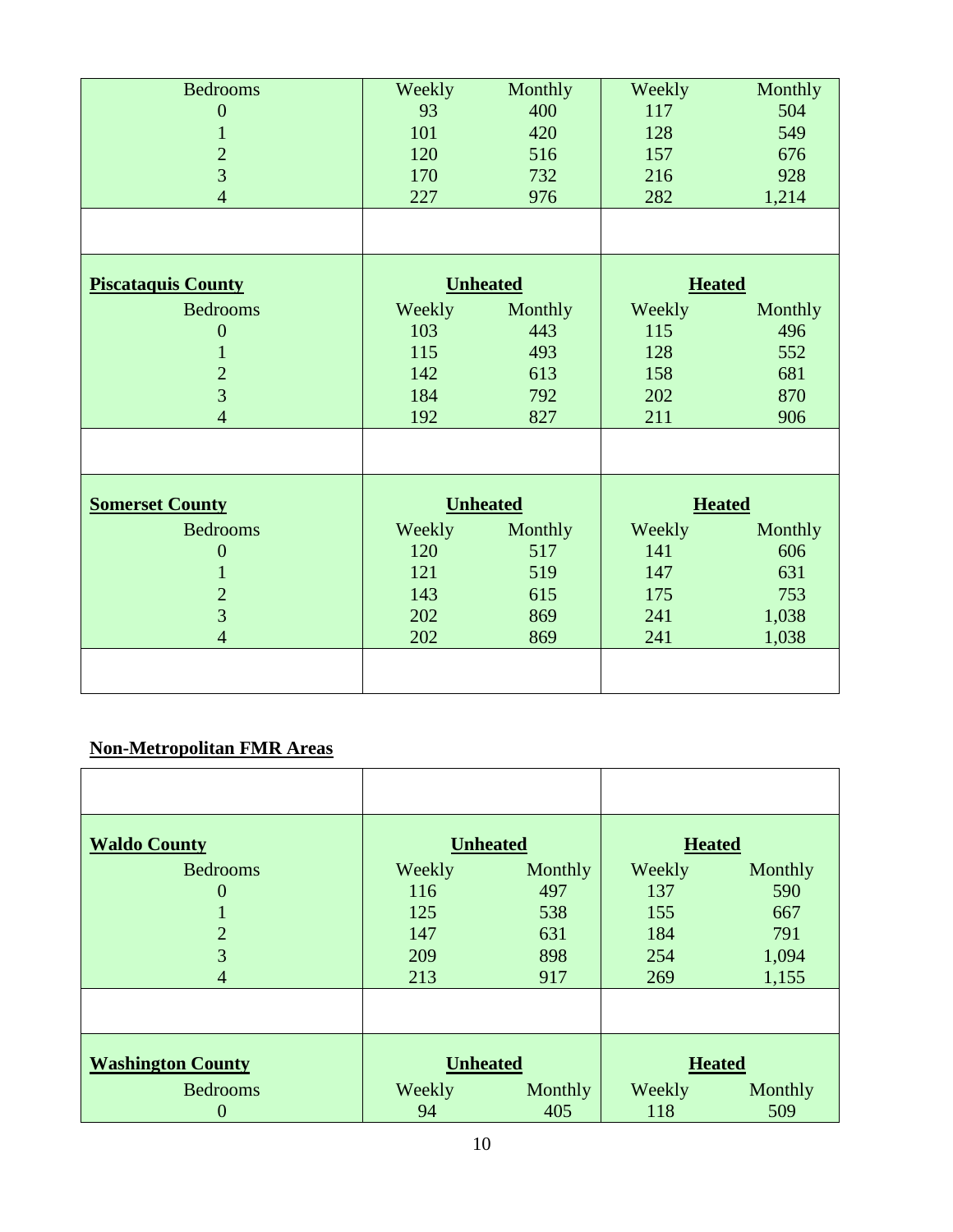|   | 100 | 430 | 130 | 559   |
|---|-----|-----|-----|-------|
|   | 118 | 507 | 155 | 667   |
| ັ | 154 | 664 | 200 | 860   |
|   | 188 | 810 | 244 | 1,048 |

# **Metropolitan FMR Areas**

| <b>Bangor HMFA</b>           | <b>Unheated</b> |                 |               | <b>Heated</b> |
|------------------------------|-----------------|-----------------|---------------|---------------|
| <b>Bedrooms</b>              | Weekly          | Monthly         | Weekly        | Monthly       |
| $\overline{0}$               | 107             | 461             | 131           | 565           |
| $\mathbf{1}$                 | 124             | 535             | 154           | 664           |
| $\overline{2}$               | 157             | 674             | 194           | 834           |
| $\overline{3}$               | 198             | 850             | 243           | 1,046         |
| $\overline{4}$               | 227             | 978             | 283           | 1,216         |
|                              |                 |                 |               |               |
| <b>Penobscot County HMFA</b> |                 | <b>Unheated</b> | <b>Heated</b> |               |
| <b>Bedrooms</b>              | Weekly          | Monthly         | Weekly        | Monthly       |
| $\overline{0}$               | 99              | 427             | 123           | 531           |
| $\mathbf{1}$                 | 99              | 427             | 127           | 548           |
| $\overline{2}$               | 114             | 491             | 151           | 651           |
| $\overline{3}$               | 171             | 734             | 216           | 930           |
| $\overline{4}$               | 195             | 837             | 250           | 1,075         |
|                              |                 |                 |               |               |
|                              |                 |                 |               |               |
| <b>Lewiston/Auburn MSA</b>   | <b>Unheated</b> |                 | <b>Heated</b> |               |
| <b>Bedrooms</b>              | Weekly          | Monthly         | Weekly        | Monthly       |
| $\overline{0}$               | 89              | 382             | 113           | 486           |
| $\mathbf{1}$                 | 105             | 451             | 135           | 580           |
| $\sqrt{2}$                   | 141             | 607             | 178           | 767           |
| $\overline{3}$               | 181             | 779             | 227           | 975           |
| $\overline{4}$               | 183             | 788             | 239           | 1,026         |

# **Metropolitan FMR Areas**

| <b>Portland HMFA</b> |        | <b>Unheated</b> | <b>Heated</b> |         |
|----------------------|--------|-----------------|---------------|---------|
| <b>Bedrooms</b>      | Weekly | Monthly         | Weekly        | Monthly |
| $\theta$             | 148    | 636             | 172           | 740     |
|                      | 176    | 757             | 206           | 886     |
|                      | 218    | 939             | 256           | 1,099   |
| 3                    | 296    | 1,272           | 341           | 1,468   |
| 4                    | 301    | 1,293           | 356           | 1,531   |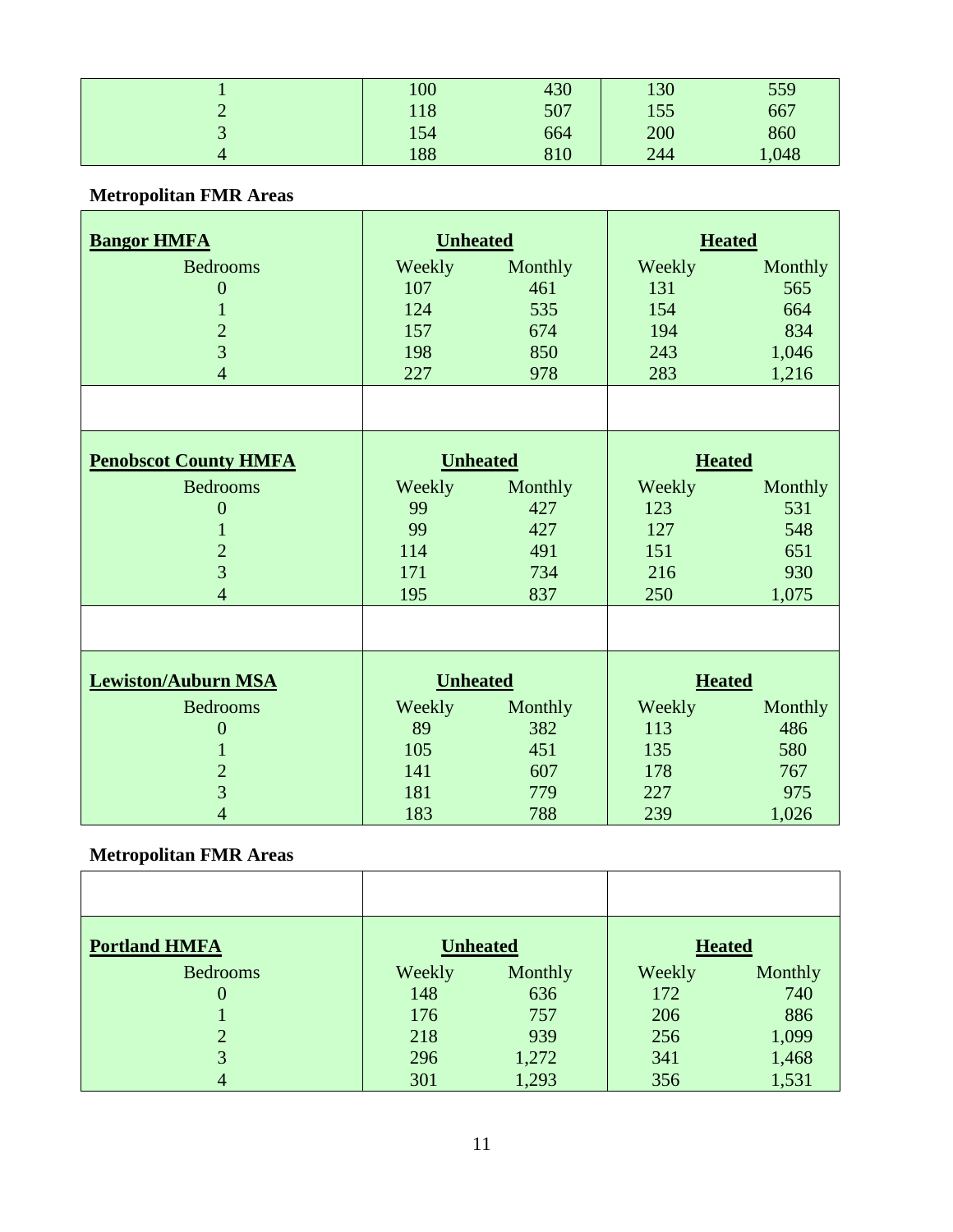| <b>York/Kittery/S. Berwick HMFA</b> |                 | <b>Unheated</b> | <b>Heated</b> |         |
|-------------------------------------|-----------------|-----------------|---------------|---------|
| <b>Bedrooms</b>                     |                 |                 |               |         |
| $\theta$                            | Weekly          | Monthly         | Weekly        | Monthly |
| $\mathbf{1}$                        | 186             | 798             | 210           | 902     |
| $\overline{2}$                      | 186             | 798             | 210           | 902     |
| 3                                   | 233             | 1,003           | 270           | 1,163   |
| $\overline{4}$                      | 324             | 1,393           | 370           | 1,589   |
|                                     | 345             | 1,485           | 401           | 1,723   |
|                                     |                 |                 |               |         |
|                                     |                 |                 |               |         |
| <b>Cumberland County HMFA</b>       | <b>Unheated</b> |                 | Heated        |         |
| <b>Bedrooms</b>                     | Weekly          | Monthly         | Weekly        | Monthly |
| $\boldsymbol{0}$                    | 111             | 471             | 134           | 575     |
| $\mathbf{1}$                        | 133             | 574             | 163           | 703     |
| $\overline{2}$                      | 182             | 783             | 219           | 943     |
| $\overline{3}$                      | 273             | 1,175           | 319           | 1,371   |
| $\overline{4}$                      | 325             | 1,399           | 381           | 1,637   |
|                                     |                 |                 |               |         |
|                                     |                 |                 |               |         |
|                                     |                 |                 |               |         |
| <b>Sagadahoc County HMFA</b>        | <b>Unheated</b> |                 | <b>Heated</b> |         |
| <b>Bedrooms</b>                     | Weekly          | Monthly         | Weekly        | Monthly |
| $\overline{0}$                      | 138             | 603             | 163           | 702     |
| $\mathbf{1}$                        | 142             | 611             | 172           | 740     |
| $\overline{2}$                      | 167             | 718             | 204           | 878     |
| 3                                   | 222             | 954             | 267           | 1,150   |
| $\overline{4}$                      | 286             | 1,231           | 342           | 1,469   |
|                                     |                 |                 |               |         |
| <b>York County HMFA</b>             |                 | <b>Unheated</b> | <b>Heated</b> |         |
| <b>Bedrooms</b>                     | Weekly          | Monthly         | Weekly        | Monthly |
| $\boldsymbol{0}$                    | 126             | 541             | 148           | 637     |
| $\mathbf{1}$                        | 139             | 597             | 169           | 726     |
| $\overline{c}$                      | 178             | 767             | 216           | 927     |
| $\overline{3}$                      | 251             | 1,079           | 297           | 1,275   |
| $\overline{4}$                      | 251             | 1,079           | 304           | 1,308   |
|                                     |                 |                 |               |         |
|                                     |                 |                 |               |         |

# **GA MAXIMUMS SUMMARY SHEET**

Note: The overall maximums found in *Appendices A, B, C, D, E, and F* are effective from **October 1, 2015 to September 30, 2016.**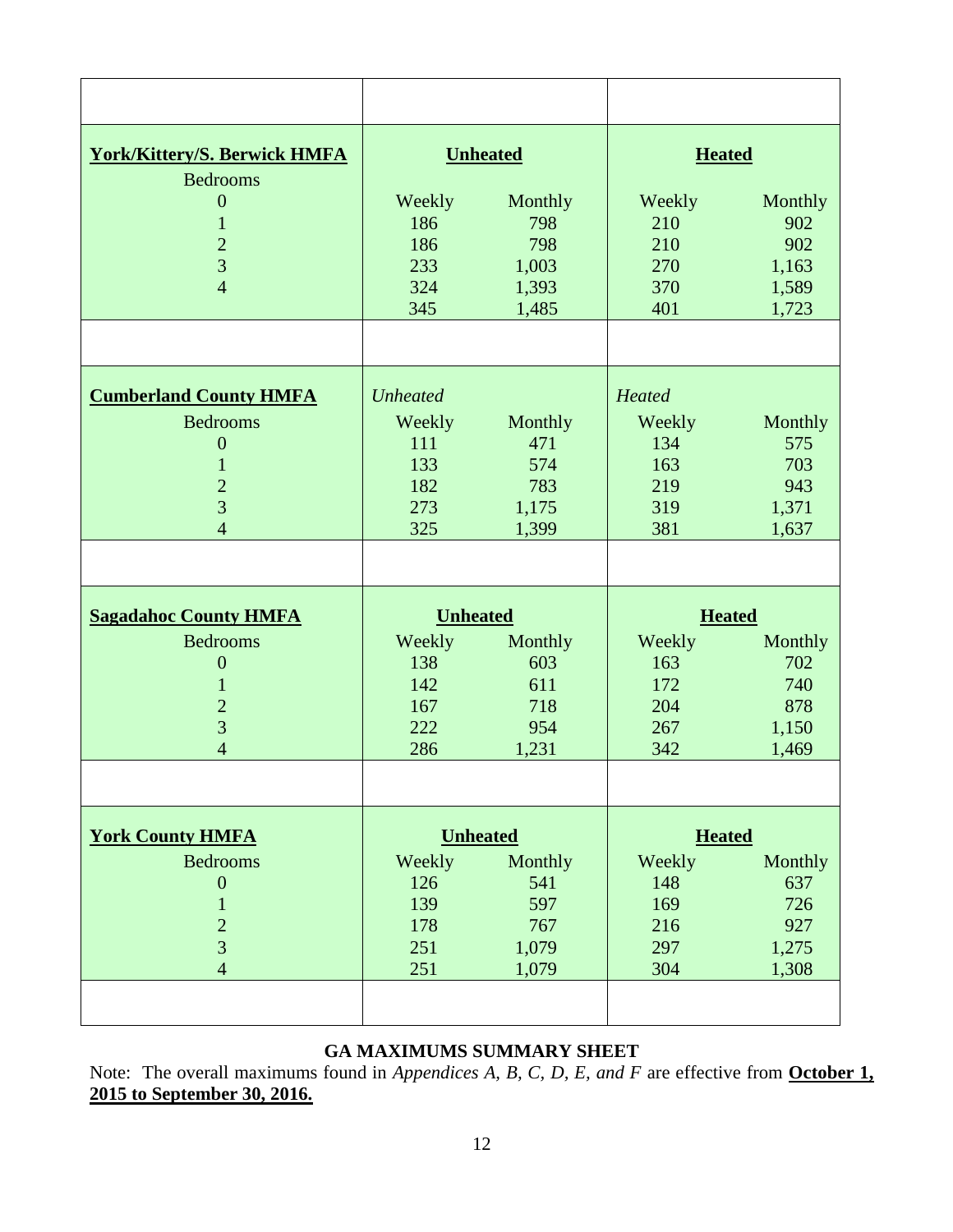# **APPENDIX A - OVERALL MAXIMUMS**

|  | <b>Persons in Household</b> |  |  |
|--|-----------------------------|--|--|
|  |                             |  |  |
|  |                             |  |  |

**NOTE:** For each additional person add \$75 per month.

**(The applicable figures from Appendix A,** *once adopted,* **should be inserted here.)**

# **APPENDIX B - FOOD MAXIMUMS**

| <b>Number in Household</b>                                   | <b>Weekly Maximum</b> | <b>Monthly Maximum</b> |
|--------------------------------------------------------------|-----------------------|------------------------|
|                                                              | 45.12                 | 194                    |
|                                                              | 83.02                 | 357                    |
| 3                                                            | 118.84                | 511                    |
| $\overline{4}$                                               | 150.93                | 649                    |
|                                                              | 179.30                | 771                    |
| 6                                                            | 215.12                | 925                    |
|                                                              | 237.67                | 1,022                  |
| 8                                                            | 271.86                | 1,169                  |
| <b>NOTE:</b> For each additional person add \$146 per month. |                       |                        |

# **APPENDIX C - HOUSING MAXIMUMS**

|                                                                                  |        | <b>Unheated</b> | <b>Heated</b> |                |
|----------------------------------------------------------------------------------|--------|-----------------|---------------|----------------|
| Number of<br><b>Bedrooms</b>                                                     | Weekly | <b>Monthly</b>  | Weekly        | <b>Monthly</b> |
| $\theta$                                                                         |        |                 |               |                |
|                                                                                  |        |                 |               |                |
| C                                                                                |        |                 |               |                |
| 3                                                                                |        |                 |               |                |
| 4                                                                                |        |                 |               |                |
| (The applicable figures from Appendix C, once adopted, should be inserted here.) |        |                 |               |                |

# **APPENDIX D - UTILITIES**

# **ELECTRIC**

**NOTE:** For an electrically heated dwelling also see "Heating Fuel" maximums below. But remember, an applicant is *not automatically* entitled to the "maximums" established—applicants must demonstrate need.

**1) Electricity Maximums for Households** *Without Electric Hot Water***:** The maximum amounts allowed for utilities, for lights, cooking and other electric uses *excluding* electric hot water and heat:

| <b>Number in Household</b> | Weekly  | <b>Monthly</b> |
|----------------------------|---------|----------------|
|                            | \$14.00 | \$60.00        |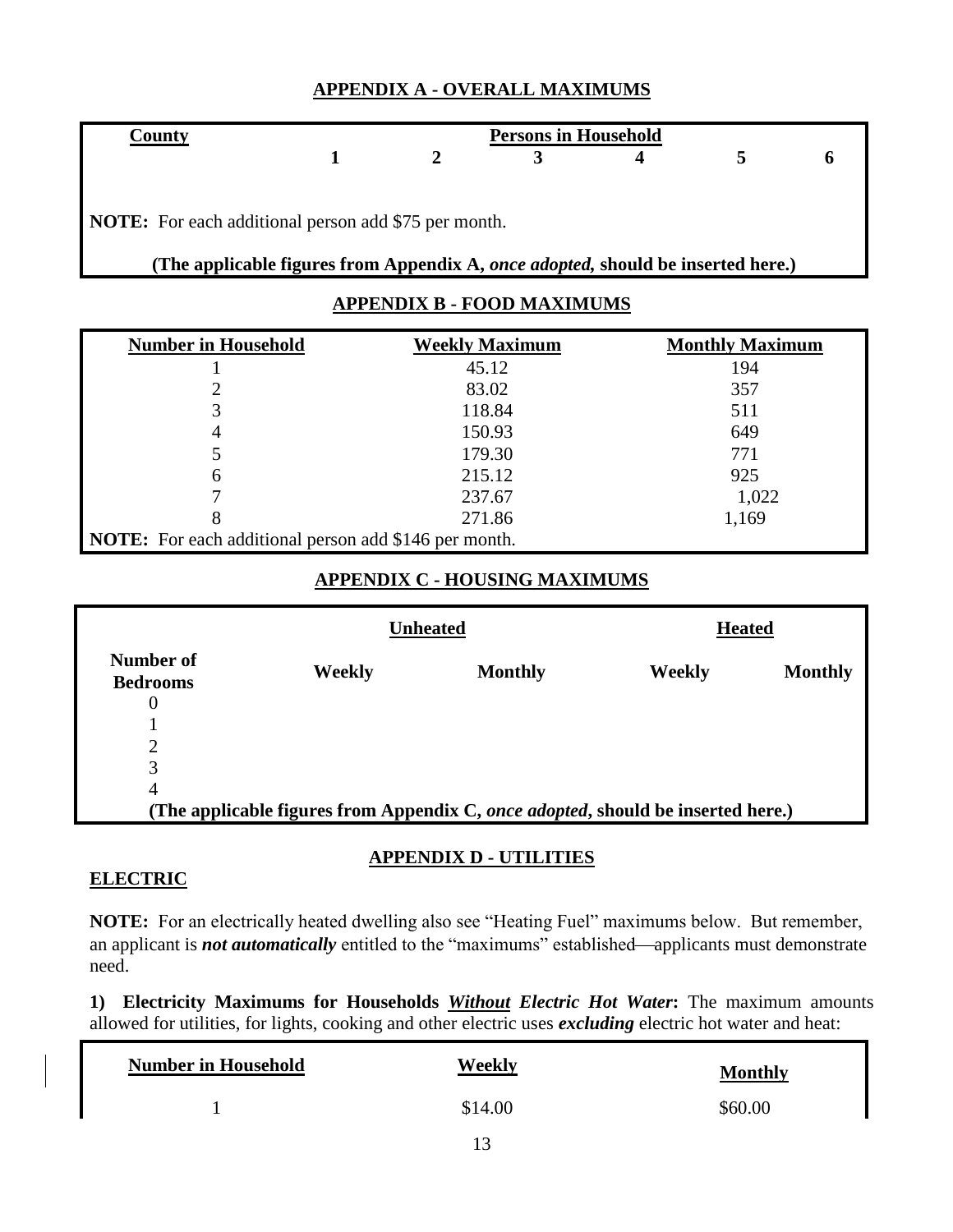| ∍                                                             | \$15.70 | \$67.50  |
|---------------------------------------------------------------|---------|----------|
| 3                                                             | \$17.45 | \$75.00  |
| 4                                                             | \$19.70 | \$86.00  |
|                                                               | \$23.10 | \$99.00  |
| h                                                             | \$25.00 | \$107.00 |
| <b>NOTE:</b> For each additional person add \$7.50 per month. |         |          |

**2) Electricity Maximums for Households** *With Electrically Heated Hot Water***:** The maximum amounts allowed for utilities, hot water, for lights, cooking and other electric uses *excluding* heat:

| <b>Number in Household</b>                                     | Weekly  | <b>Monthly</b> |
|----------------------------------------------------------------|---------|----------------|
|                                                                | \$19.10 | \$86.00        |
|                                                                | \$23.75 | \$102.00       |
| 3                                                              | \$27.70 | \$119.00       |
| 4                                                              | \$32.25 | \$139.00       |
|                                                                | \$37.30 | \$160.00       |
| 6                                                              | \$41.00 | \$176.00       |
| <b>NOTE:</b> For each additional person add \$10.00 per month. |         |                |

**NOTE:** For electrically heated households, the maximum amount allowed for electrical utilities per month shall be the sum of the appropriate maximum amount under this subsection and the appropriate maximum for heating fuel as provided below.

## **APPENDIX E - HEATING FUEL**

| <b>Month</b> | <b>Gallons</b> | <b>Month</b> | <b>Gallons</b> |
|--------------|----------------|--------------|----------------|
| September    | 50             | January      | 225            |
| October      | 100            | February     | 225            |
| November     | 200            | March        | 125            |
| December     | 200            | April        | 125            |
|              |                | May          | 50             |

**NOTE:** When the dwelling unit is heated electrically, the maximum amount allowed for heating purposes will be calculated by multiplying the number of gallons of fuel allowed for that month by the current price per gallon. When fuels such as wood, coal and/or natural gas are used for heating purposes, they will be budgeted at actual rates, if they are reasonable. No eligible applicant shall be considered to need more than 7 tons of coal per year, 8 cords of wood per year, 126,000 cubic feet of natural gas per year, or 1000 gallons of propane.

## **APPENDIX F - PERSONAL CARE & HOUSEHOLD SUPPLIES**

| <b>Number in Household</b>                                                       | <b>Weekly Amount</b> | <b>Monthly Amount</b> |
|----------------------------------------------------------------------------------|----------------------|-----------------------|
| $1 - 2$                                                                          | \$10.50              | \$45.00               |
| $3-4$                                                                            | \$11.60              | \$50.00               |
| $5-6$                                                                            | \$12.80              | \$55.00               |
| $7 - 8$                                                                          | \$14.00              | \$60.00               |
| <b>NOTE:</b> For each additional person add \$1.25 per week or \$5.00 per month. |                      |                       |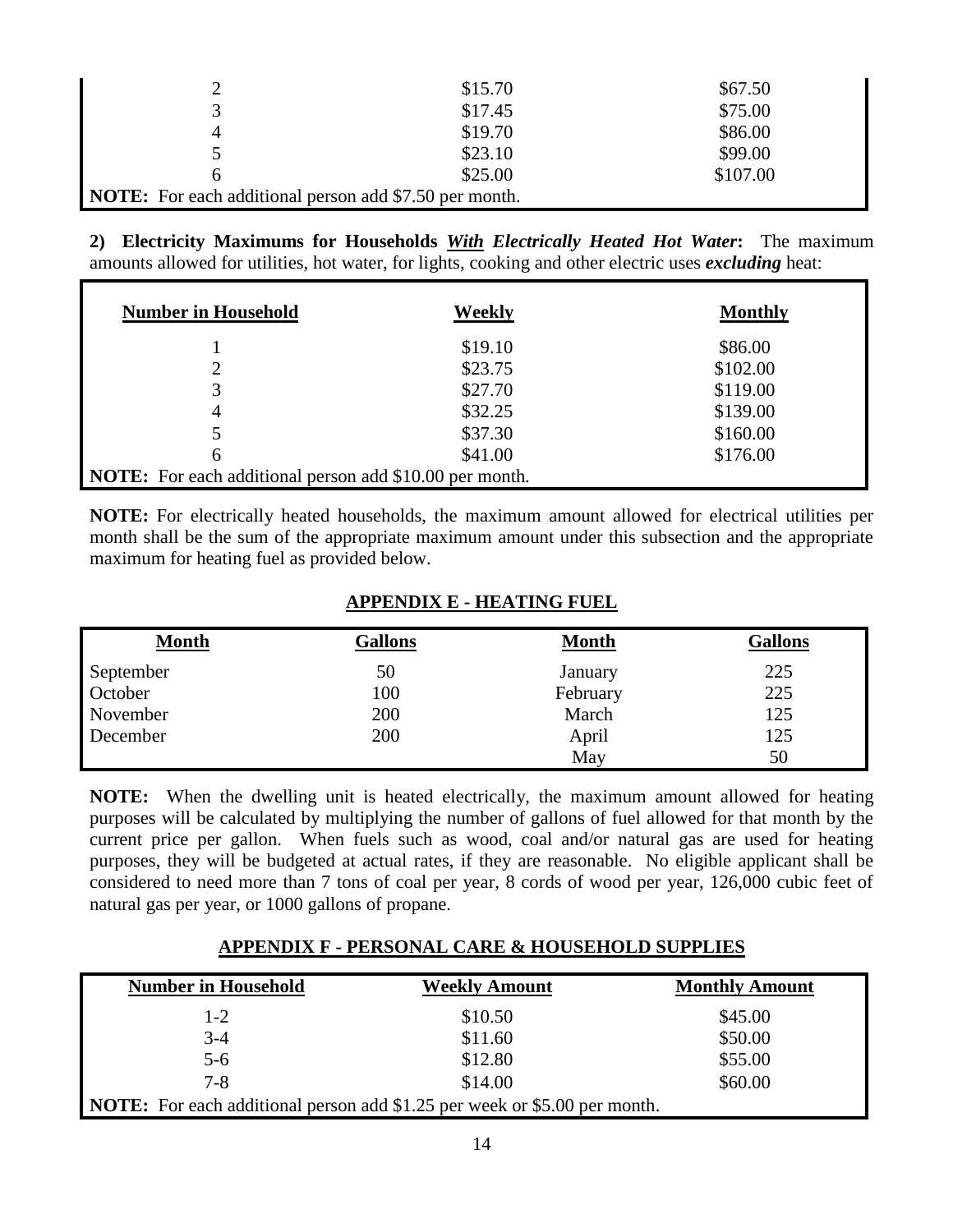# **SUPPLEMENT FOR HOUSEHOLDS WITH CHILDREN UNDER 5**

When an applicant can verify expenditures for the following items, a special supplement will be budgeted as necessary for households with children under 5 years of age for items such as cloth or disposable diapers, laundry powder, oil, shampoo, and ointment up to the following amounts:

| <b>Number of Children</b> | <b>Weekly Amount</b> | <b>Monthly Amount</b> |
|---------------------------|----------------------|-----------------------|
|                           | \$12.80              | \$55.00               |
| ∸                         | \$17.40              | \$75.00               |
| ◠                         | \$23.30              | \$100.00              |
| 4                         | \$27.90              | \$120.00              |

Vote: 6 Yeas.

**Item 8. Non Action Items.** Thomas J. Hall, Town Manager, introduced the Police Chief to speak about a new program that was being offered through the Police Department.

Police Chief Moulton thanked the Town Council for allowing the time to present this new program. He spoke on how the heroin and opium drugs had taken control of many lives. Addiction has effected all walks of life and there needs to be a way to help these individuals, He then introduced Officer Gill and Crime Analyst/Social Media Outreach Coordinator Jamie Higgins to present Operation Hope [Heroin – Opiate Prevention Effort]. This program allows individuals to come to the Police Department and voluntarily turn in heroin, opiates, needles and paraphernalia without the fear of being arrested. At that time we would assist in exploring recovery options through the partnerships with Police Assisted Addiction Recovery Initiative and the Portland Recovery Community Center. The individual would be assigned an "Angel" to help guide them through the process in getting help.

## **Item 9. Standing and Special Committee Reports and Liaison Reports.**

- Councilor Babine gave an update on the Finance Committee meeting. He also went on to give an update on SEDCO, ecomaine and the Cumberland County Budget Advisory Committee.
- Councilor Donovan gave an update on the Rules and Policies Committee meeting.
- Councilor Caterina noted that the Town had become a member of the Next Century Cities Connecting Communities. She then gave updates on the Conservation Commission and the Long Range Planning Committee.
- Council Chair Holbrook noted that the Housing Alliance Committee would be meeting tomorrow night. She then noted that the Appointments Committee met and would like to post the following names: Moira Erickson as 1<sup>st</sup> Alternate to the Coastal Waters and Harbors Committee and Carol Rancourt as a full voting member to the Senior Advisory Board. She went on to give an update on the Historic Implementation Committee.
- Councilor Blaise gave an update on the Ordinance Committee
- Councilor Hayes gave an update on the Shellfish Conservation Commission and the Senior Advisory Committee.

**Item 10. Town Manager Report.** Thomas J. Hall, Town Manager, gave the following updates:

• Phase II of the Pleasant Hill Road project is complete. MDOT construction along Route 114 and Running Hill Road is complete; the improvements to Payne Road and Holmes Road is complete; the Broadturn Road sewer project is scheduled to begin on Monday, September  $21<sup>st</sup>$  and the improvements to Maple Avenue has been scheduled to begin.